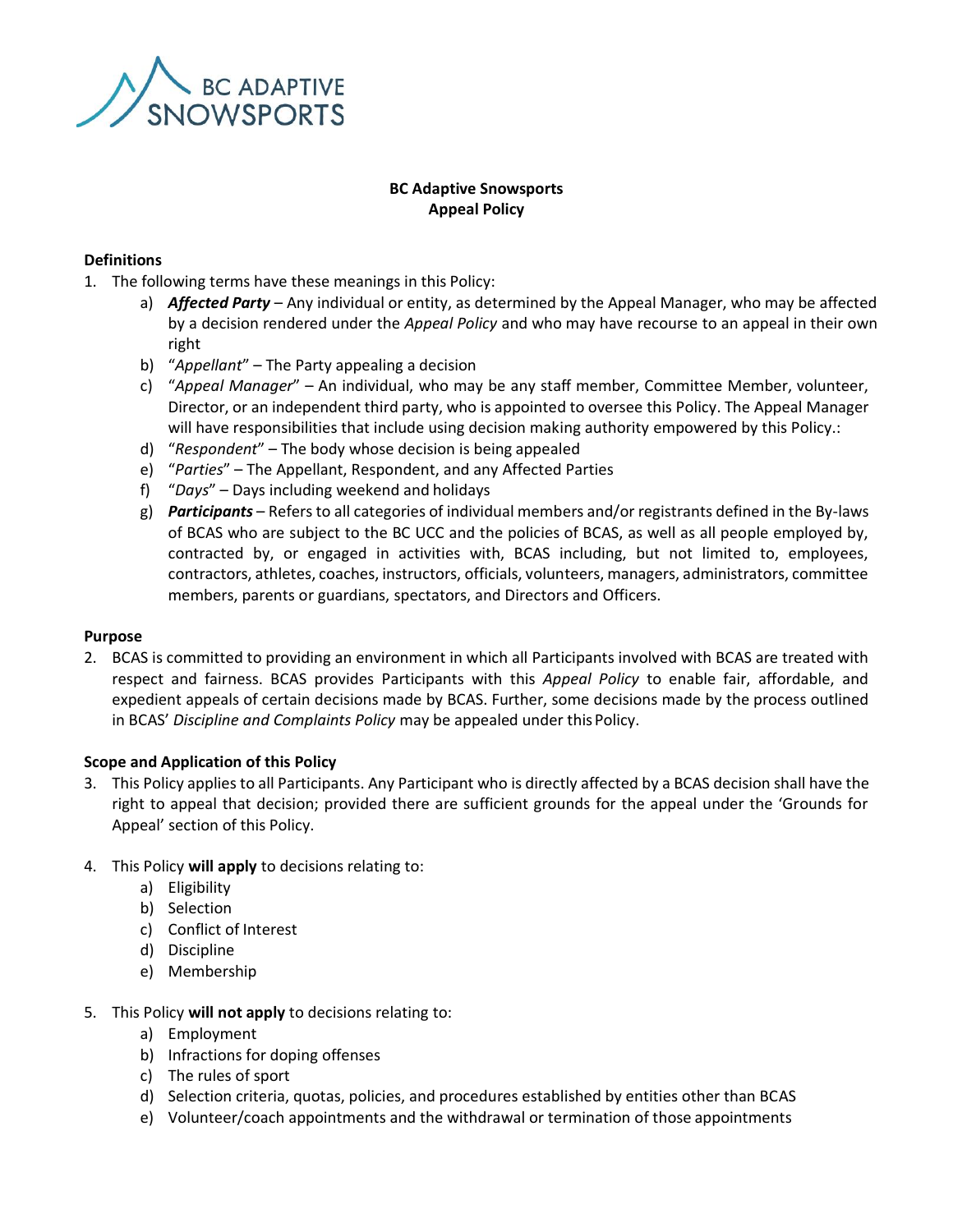

- f) Budgeting and budget implementation
- g) BCAS' operational structure and committee appointments
- h) Decisions or discipline arising within the business, activities, or events or clinics organized by entities other than BCAS (appeals of these decisions shall be dealt with pursuant to the policies of those other entities unless requested and accepted by BCAS at its sole discretion)
- i) Commercial matters for which another appeals process exists under a contract or applicable law
- j) Decisions made under this Policy

# **Timing of Appeal**

- 6. Participants who wish to appeal a decision have seven (7) days from the date on which they received notice of the decision to submit, in writing to BCAS, the following:
	- a) Notice of the intention to appeal
	- b) Contact information and status of the Appellant
	- c) Name of the Respondent and any affected parties, when known to the Appellant
	- d) Date the Appellant was advised of the decision being appealed
	- e) A copy of the decision being appealed, or description of decision if written document is not available
	- f) Grounds for the appeal
	- g) Detailed reasons for the appeal
	- h) All evidence that supports these grounds
	- i) Requested remedy or remedies
- 7. A Participant who wishes to initiate an appeal beyond the seven (7) day period must provide a written request stating the reasons for an exemption. The decision to allow, or not allow, an appeal outside of the seven (7) day period will be at the sole discretion of the Appeal Manager and may not beappealed.

## **Grounds for Appeal**

- 8. A decision cannot be appealed on its merits alone. An appeal may only be heard if there are sufficient grounds for appeal. Sufficient grounds include the Respondent:
	- a) Made a decision that it did not have the authority or jurisdiction (as set out in the Respondent's governing documents) to make
	- b) Failed to follow its own procedures (as set out in the Respondent's governing documents)
	- c) Made a decision that was influenced by bias (where bias is defined as a lack of neutrality to such an extent that the decision-maker appears not to have considered other views)
	- d) Failed to consider relevant information or took into account irrelevant information in making the decision
	- e) Made a decision that was grossly unreasonable
- 9. The Appellant must demonstrate, on a balance of probabilities, that the Respondent has made a procedural error as described in the 'Grounds for Appeal' section of this Policy and that this error had, or may reasonably have had, a material effect on the decision or decision-maker.

## **Screening of Appeal**

- 10. Upon receiving the notice of the appeal and all other information (outlined in the 'Timing of Appeal' section of this Policy), BCAS will appoint an independent Appeal Manager who has the following responsibilities:
	- a) Determine if the appeal falls under the scope of this Policy
	- b) Determine if the appeal was submitted in a timely manner
	- c) Decide whether there are sufficient grounds for the appeal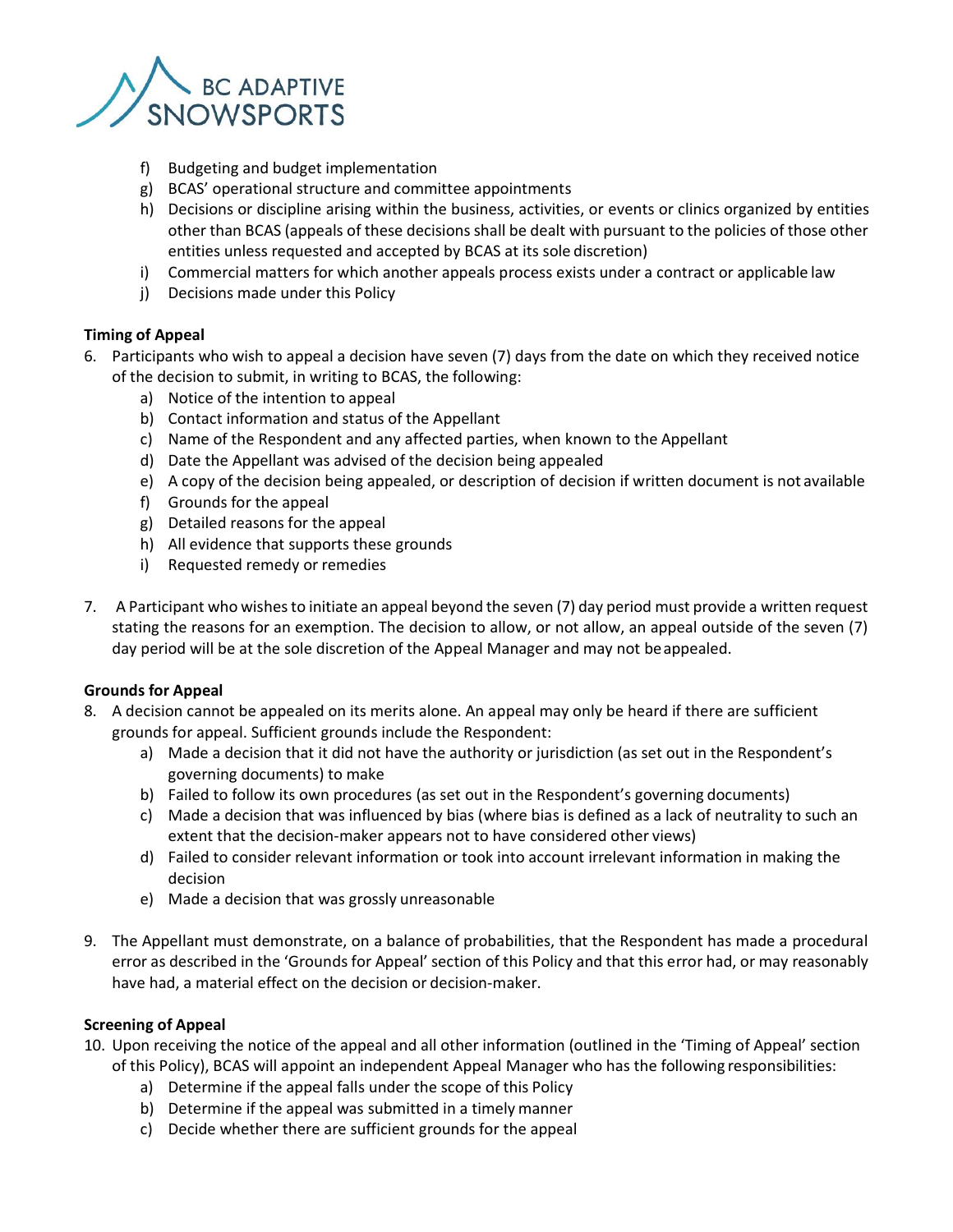

- 11. If the appeal is denied on the basis of insufficient grounds, because it was not submitted in a timely manner, or because it did not fall under the scope of this Policy, the Appellant will be notified, in writing, of the reasons for this decision. This decision may not be appealed.
- 12. If the Appeal Manager is satisfied there are sufficient grounds for an appeal, the Appeal Manager will appoint an Appeals Panel which shall consist of a single Adjudicator, to hear the appeal. In extraordinary circumstances, and at the discretion of the Appeal Manager, a Panel of three persons may be appointed to hear the appeal. In this event, the Appeal Manager will appoint one of the Panel's members to serve as the Chair.

### **Determination of Affected Parties**

13. In order to confirm the identification of any Affected Parties, the Appeal Manager will engage BCAS. The Appeal Manager may determine whether a party is an Affected Party in their sole discretion.

### **Procedure for Appeal Hearing**

- 14. The Appeal Manager shall notify the Parties that the appeal will be heard. The Appeal Manager shall then decide the format under which the appeal will be heard. This decision is at the sole discretion of the Appeal Manager and may not be appealed.
- 15. If a Party chooses not to participate in the hearing, the hearing will proceed in any event.
- 16. The format of the hearing may involve an oral in-person hearing, an oral hearing by telephone or other communication medium, a hearing based on a review of documentary evidence submitted in advance of the hearing, or a combination of these methods. The hearing will be governed by the procedures that the Appeal Manager and the Panel deem appropriate in the circumstances, provided that:
	- a) The hearing will be held within a timeline determined by the Appeal Manager
	- b) The Parties will be given reasonable notice of the day, time and place of the hearing
	- c) Copies of any written documents which the parties wish to have the Panel consider will be provided to all Parties in advance of the hearing
	- d) The Parties may be accompanied by a representative, advisor, or legal counsel at their own expense
	- e) The Panel may request that any other individual participate and give evidence at the hearing
	- f) The Panel may allow as evidence at the hearing any oral evidence and document or thing relevant to the subject matter of the appeal, but may exclude such evidence that is unduly repetitious and shall place such weight on the evidence as it deems appropriate
	- g) If a decision in the appeal may affect another party to the extent that the other party would have recourse to an appeal in their own right under this Policy, that party will become a party to the appeal in question and will be bound by its outcome
	- h) The decision to uphold or reject the appeal will be by a majority vote of Panelmembers
- 17. In fulfilling its duties, the Panel may obtain independent advice.

## **Appeal Decision**

18. The Appellant must demonstrate, on a balance of probabilities, that the Respondent has made a procedural error as described in the **Grounds for Appeal** section of this Policy and that this error had, or may reasonably have had, a material effect on the decision or decision-maker.